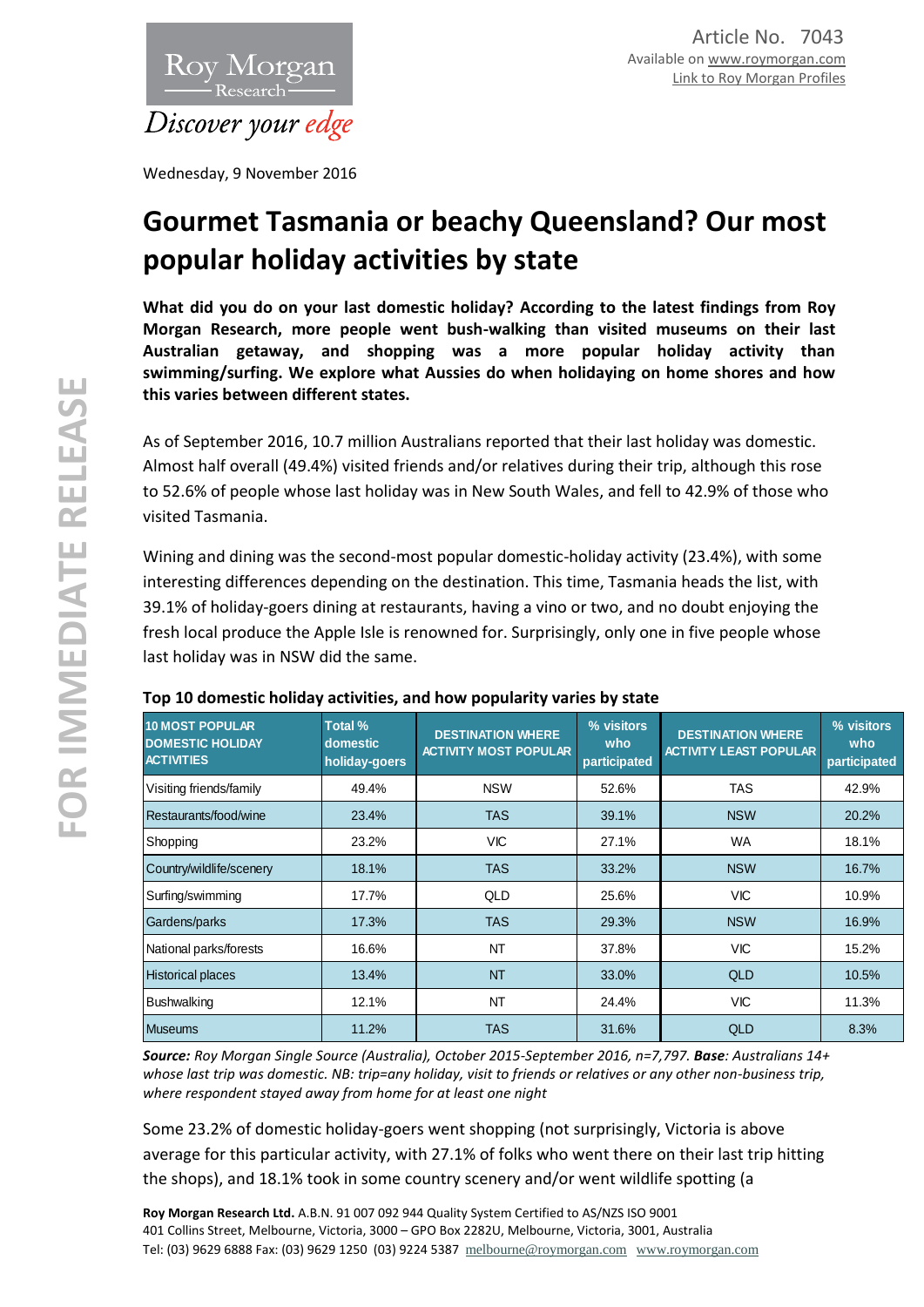percentage that shoots up to 33.2% of visitors to Tasmania, and falls to 16.7% of those who went to NSW).

Given Australia's [plethora of world-famous coastal destinations](http://www.roymorgan.com.au/findings/6994-australia-budget-friendly-beach-holiday-bonanza-201610110907), it's curious that only 17.7% of domestic holiday-goers overall went swimming and/or surfing on their last trip. However, this figure does rise among people whose last holiday was in Queensland— 25.6% of whom went swimming/surfing, compared with just 10.9% of those who visited Victoria.

Tasmania is the top spot for culture: 31.6% of people who took their last holiday there went to a museum (compared with 11.2% of all domestic holiday-goers) and 22.7% went to an art gallery (compared with 7.8%). Of course, popular Hobart tourist attraction MONA – the Museum of Old and New Art – can be classified as either a museum or gallery, so it's likely that this is driving these high figures. Given that MONA opened in 2011, it is worth pointing out that visitors to Tassie were much less likely to go to a museum (12.2%) or art gallery (8.1%) in 2010 than they are now.

## **Norman Morris, Industry Communications Director, Roy Morgan Research, says:**

*"Nearly 11 million of us took a short or long break somewhere in Australia between October 2015 and September 2016, generating endless opportunities for tourism operators, destination marketers and local businesses. Although visiting family and friends is the most popular activity among domestic holiday-goers, wining and dining, shopping, taking in the scenery/countryside/wildlife and swimming/surfing are also high on the agenda.*

*"But as the latest findings from Roy Morgan Research confirm, holiday activities can vary dramatically depending on the destination. As we have seen, visitors to Tasmania are more likely than those who went to other destinations to go to museums and eat out during their trip. The Northern Territory, on the other hand, attracts the country's highest proportions of bushwalkers, National Park visitors and people going to historical places.* 

*"While none of the above is especially surprising, some findings were less expected. For example, despite being home to the Dandenong Ranges, Wilson's Promontory and the Grampians (to name just a few), Victoria is the least popular state for bushwalking and National Parks. WA and Queensland come in last for shopping and museums respectively, while visitors to NSW don't wine and dine as much as might be expected. This all suggests there are still opportunities for tourism bodies to be promoting the full range of their states' attractions.*

*"Assisted by the deep data contained in Roy Morgan's Holiday Tracking Survey, tourism operators can better understand the diverse factors influencing Australians' travel habits: our demographics and preferred holiday activities, how we perceive specific destinations and who we tend to travel with, plus so much more. These kinds of insights allow for more targeted marketing, designed to capture the imagination of those holiday-goers who might just be receptive to the right kind of persuasion…"*